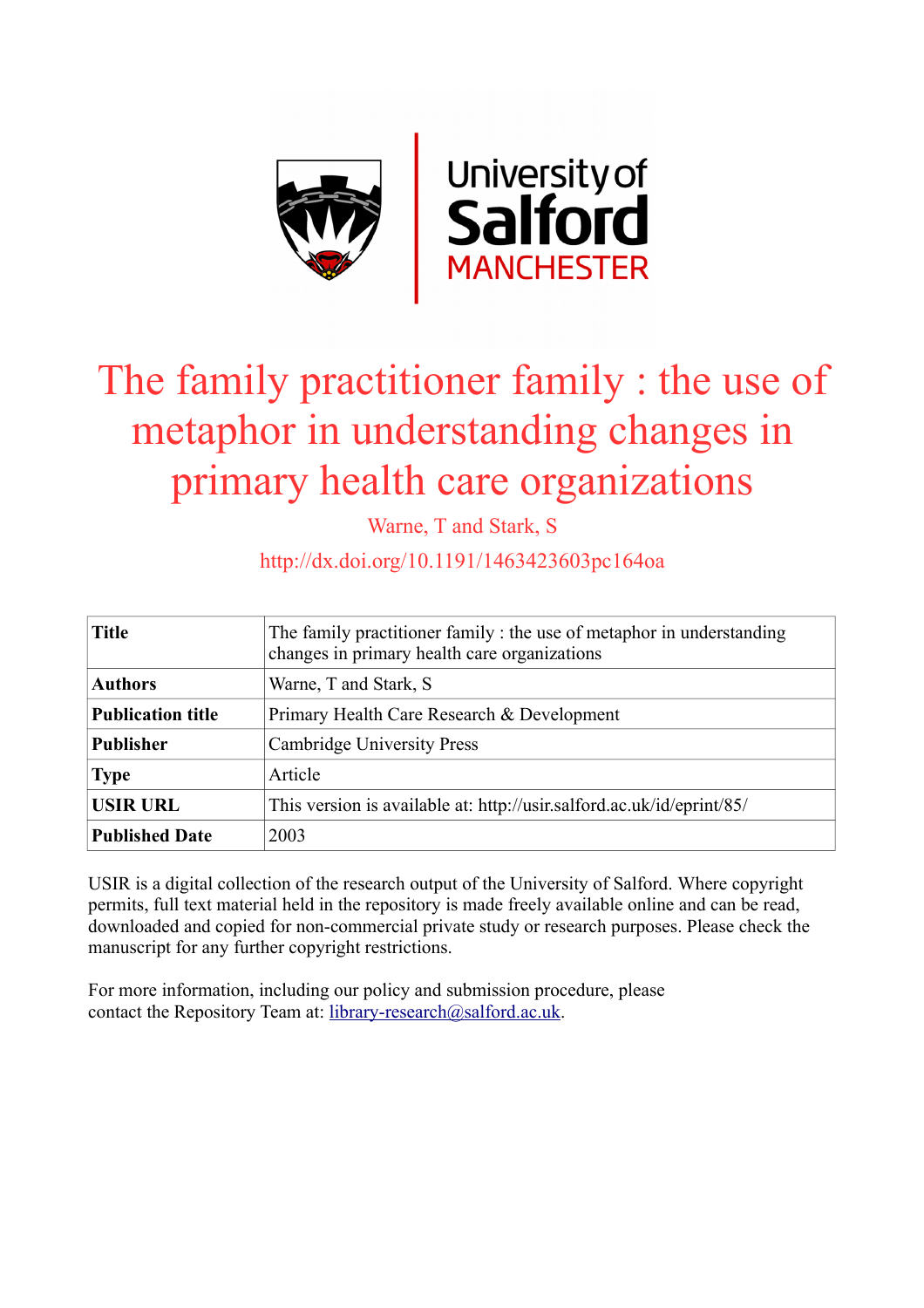## The family practitioner family: the use of metaphor in understanding changes in primary health care organizations

**Tony Warne** and **Sheila Stark** The Manchester Metropolitan University, Faculty of Community Studies, Law and Education, Department of Health Care Studies, Manchester, UK

> Current UK health policy guidance locates primary care at the frontiers of health care modernization. New organizational structures have resulted in general practitioner (GP) practices being brought together in Primary Care Groups (PCGs) and Primary Care Trusts (PCTs) each serving a much larger population group than the traditional GP practice. These changes have been accompanied with a need to explore new ways of working and thinking. This paper draws upon the experiences of nurses and GPs participating in an evaluation of workforce planning issues in primary health care. It explores how practitioners working in PCGs across one geographical area were able to gain a better understanding of what these changes, to both the structure and pro cess of practice, might involve. During this developmental process the respondents used 'the family' metaphor, as a form of 'shorthand' to orientate themselves to the new responsibilities, challenges and opportunities presented by these changes to primary health care. It was in the use of terms and constructs that were familiar to their 'everyday life' experiences that made taking the first tentative steps in the change process easier. This paper suggests that using metaphors may be a powerful tool for policy makers, practitioners, managers and for researchers as they seek to communicate a plan for change and in understanding what these changes might mean.

**Key words**: change; families; metaphor; process; structure; understanding

#### Introduction

Much of the international health care community has been involved in a pandemic and sustained reform of its health care systems over the last two decades (Warne, 1999). In the UK, the National Health Service (NHS) has undergone continuous structural changes in its organization and orientation. These changes have reflected a paradigmatic shift in service focus and delivery away from the secondary care sector towards a renaissance of a primary and community care-led NHS (DoH, 1997). Current policy guidance locates primary care at the frontiers of health care modernization

Address for correspondence: Dr Tony Warne, The Manchester Metropolitan University, Faculty of Community Studies, Law and Education, Department of Health Care Studies, Elizabeth Gaskell Campus, Hathersage Road, Manchester M13 0JA, UK. Email:A.R.Warne@mmu.ac.uk

(DoH, 1997; 2000). New organizational structures have resulted in general practitioner (GP) practices being brought together first, as Primary Care Groups (PCGs), and subsequently as Primary Care Trusts (PCTs). Both these new organizational forms respond to a much larger population group than the more traditional GP practice. PCTs are set to become the driving force for change across the NHS, with much of the responsibility for commissioning and providing health care shifting to PCTs. These changes to primary health care organizations have been accompanied with a need to explore new ways of working and thinking (DoH, 1997; 2000), by establishing a shared understanding of the national and local strategic policy objectives (Warne, 1999).

Given this turbulent health care context (Stark *et al*., 2000), that currently appears to be relentless, developing beneficial ways for individuals to better understand these changes in order to move the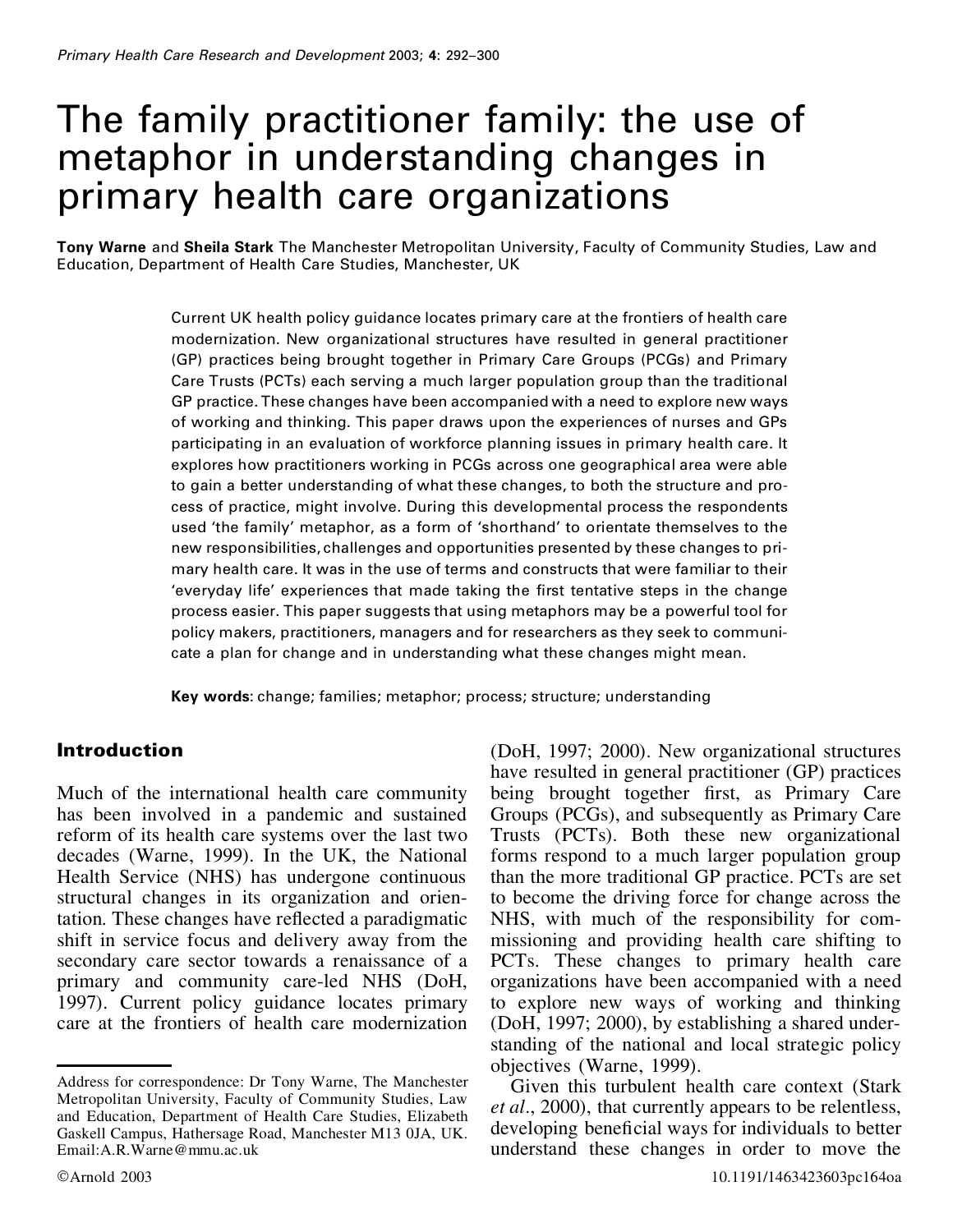be part of an approach in allowing health care professionals to begin to 'see' their culture differently – to make the familiar strange (Hammersley and Atkinson, 1997), as well as making the strange familiar. In so doing, we argue such enabling devices can communicate and develop understandings of the nuance and complexity in everyday health care contexts (Lakoff and Johnson, 1995), as well as the exploration of new possibilities. Further, we illustrate this by providing an example of a metaphor (the family) that was used initially as a form of conceptual shorthand, additionally being brought to bear as an enabling device in the first step towards enabling practitioners, working in PCGs, to reconceptualize their practice context.

#### Methodology

The data included in this paper emanated from a larger evaluation of a workforce planning strategy (Warne *et al*., 1999). This was a study commissioned by the Merseyside Education and Training Consortium in 1998 and completed in 1999. In the course of collecting these data we found an unanticipated finding in the use of metaphor. To contextualize how these data were collected an overview of the methodology of the wider evaluation is presented here. The study was undertaken within three Health Authorities (HAs) located in the north west of England. The study centred specifically around workforce planning issues of role boundaries, professional development, attitudes towards and experiences of integrated teamworking, as these might be affected by the new and emerging organizational forms of national health and social care. Both quantitative and qualitative data were collected using a multimethod approach. This included 12 focus groups (107 participants), 18 semi-structured interviews (22 participants), and a survey sent to 210 respondents, with a response rate of 96 (47%).

The sample for the survey was mainly practice nurses (50%), but also included specialist community nurses (26%), GPs (24%) and other groups such as PCG Board members, HA managers and planners. Most participants (69%) had 6 to 10 years of experience in their current positions, with

some 14% being in their current positions over 20 years (11% of these were GPs). Of participants 46% were employed by a Community Trust, 26% by a GP practice and the remainder by one of the three HA. The male participants (22%) were nearly all GPs, but not all GPs participants were male). The samples for the focus groups and individual interviews were taken from the sample of survey respondents. Representation from each of the health care professionals listed above was included.

#### **Unanticipated finding**

The findings of the larger evaluation are published elsewhere (Warne *et al*., 1999). Here, we will explore an unanticipated finding (the use of metaphor) and its development and use as an approach to enable individuals to understand and respond to organizational change.

After completion of the evaluation we presented our findings to the stakeholders at various venues, including representatives from the various PCGs and potential PCTs (most of whom had been participants in the evaluation). These meetings were the first stage in an action learning approach to future organizational development (Revans, 1980). Our message was one that emphasized 'equality' and 'diversity' in both the development of new structures and processes for working, which would help ensure more productive and collaborative working. Originally, we advocated a 'wholesystems' approach to achieving these aims. This approach was derived from a synthesis of organic and mechanistic 'systems' concepts, often used in describing how organizations and the individuals within them interact with each other and other organizations (Trist, 1984; Wilson, 1999). For example, one of the recommendations reflected the need for the various respondents to work towards the establishment of new organizational identities as they came together first as PCGs, and eventually, as they became PCTs. These recommendations emphasized addressing the relationship transformations (the felt experience of the movement between dependence, independence and interdependence (Warne, 1999)) created by the social actions of individuals working across networks of professional groups in times of organizational change. However, after a couple of presentations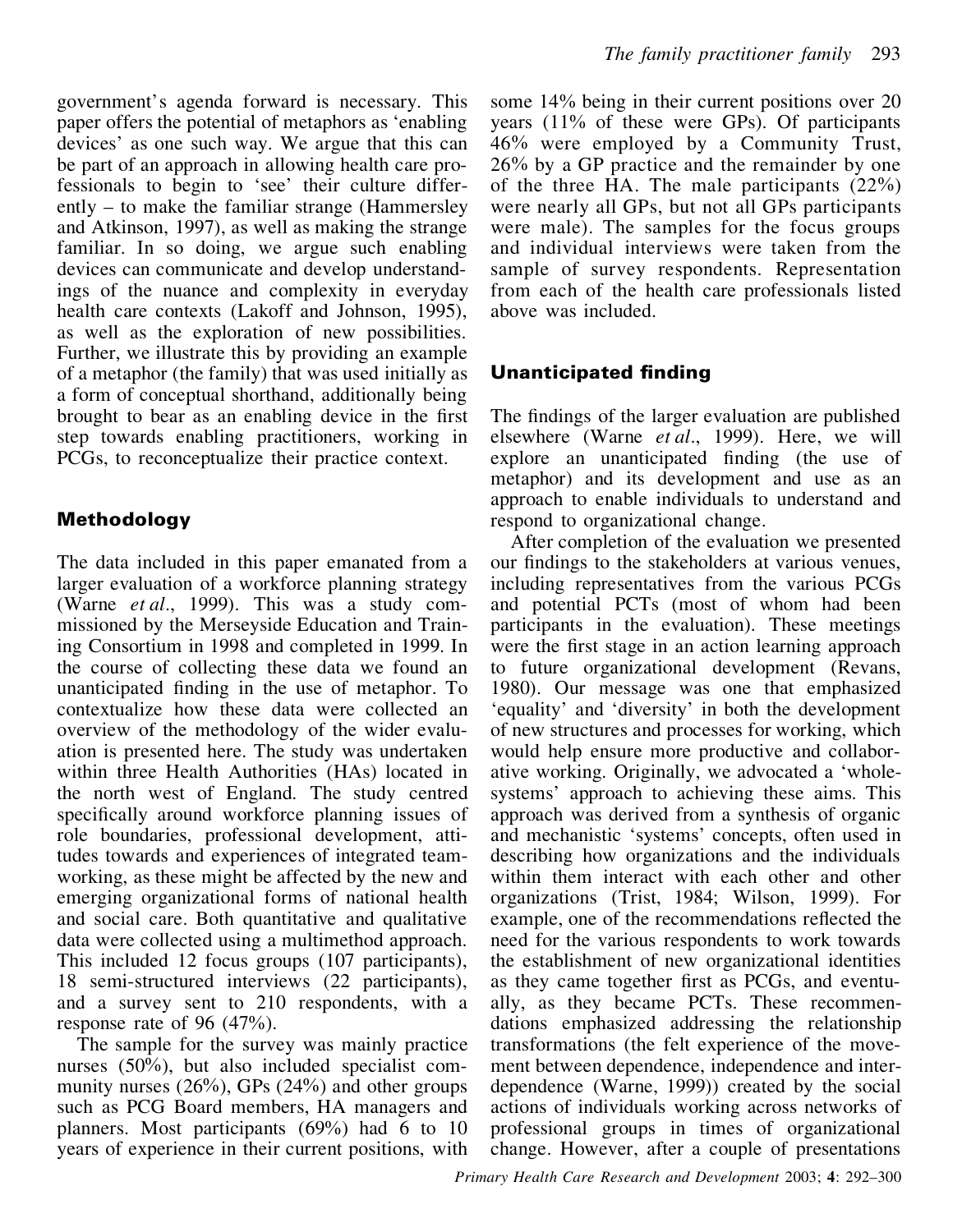we felt the message was not being received. Both formal and informal discussions during and after the sessions revealed that the audience did not understand the structures, or the processes, in relation to the current and future work cultures of PCG/Ts. As a result, we went back to our data and decided to incorporate into our presentations the language they were using when describing their work environment and relationships.

Using analytical memos (Wolcott, 1994) developed as part of the data analysis process, we noted that across all the professional groupings, the participants in their accounts, either explicitly or implicitly, used the concept of a 'family' to illustrate a point they were making. When discussing their current work culture, for example, many of the respondents (44%), described their experience of working within a GP practice as like being part of a traditional family (70% of these respondents were GPs). The example illustrates how this particular metaphor became a form of conceptual shorthand for accessing different contextual understandings of the current organizational structures and process that participants experienced in their practice. Revisiting the data and analysis in this way revealed the metaphor's use by the participants was largely based around an uncomplicated representation and definition of nuclear and extended family groups. Each was being used in an 'everyday' way, a ubiquitous element of the language used. It was these familiar notions of kinship networks, reliance on reciprocity and family solidarity, which we felt could provide the basis for increasing the level of shared understanding among the participants involved in working through the change agenda. It appeared possible to use the metaphor of the traditional family as an enabling device to reveal these entangling strings of reciprocity, obligation, solidarity and coevolution in a way that the previous 'whole systems' metaphor apparently failed to do.

Thus, in the remaining feedback sessions and subsequent development meetings with the stakeholders, we drew upon the metaphor in order to explore how, where, why and in what way the new PCGs would be able to work at achieving a 'familial solidarity' in the new PCT framework. For example, in the respondents' accounts of who took responsibility for leadership and what this represented classically in terms of authority and power within the PCG was contextualized by an exploration of similar behaviours and consequences within the respondents own families. This appeared to promote a greater recognition of the importance of developing a shared value system which could influence their activities, both in how they operated as a 'family' and in how they formed, maintained and developed relationships with others outside of this immediate group. We would argue this was an important first step as the structure and processes of primary health care services moves from individual organizations to multiorganizational entities in the shape of PCG/Ts.

Our emergent strategy, therefore, was to take the conceptual shorthand (represented by the family metaphor), and to deliberately employ this as an enabling device; thus providing a more effective way of getting the participants to understand concepts that were unfamiliar to them in a familiar way. We expand on this process in the latter part of this paper and illustrate it using data from the evaluation. Exploring the congruence between the unintentional and intentional use of metaphor provides the starting point for our discussion.

#### Metaphor mechanisms

Metaphors are creative of meaning (Harré, 1986). Their use involves a process of discovery or invention, and they can provide new ways of viewing and experiencing the world we live in. Following Lakoff and Johnson (1995) and Turner (1996) we adopt the term metaphor by way of its broadest definition. Thus, our use of the term metaphor includes related concepts of analogies but does not embrace concepts such as metonymy, which relies more completely on substitution. In our usage, metaphor is a form of language, used in order to further greater understanding. Morgan (1993: 601) has argued that metaphors are a 'basic structural form of experience, through which human beings engage, organize and understand their world'. It can be asserted, therefore, that metaphors and analogies can help liberate the imagination, foreground alternative conceptions of reality by selectively highlighting certain features of it and, thus, guide social action accordingly. In so doing metaphors can provide helpful interpretive schemes to aid the reduction of equivocality and can help individuals and groups better deal with ambiguity (Morgan, 1993).

*Primary Health Care Research and Development* 2003; **4**: 292–300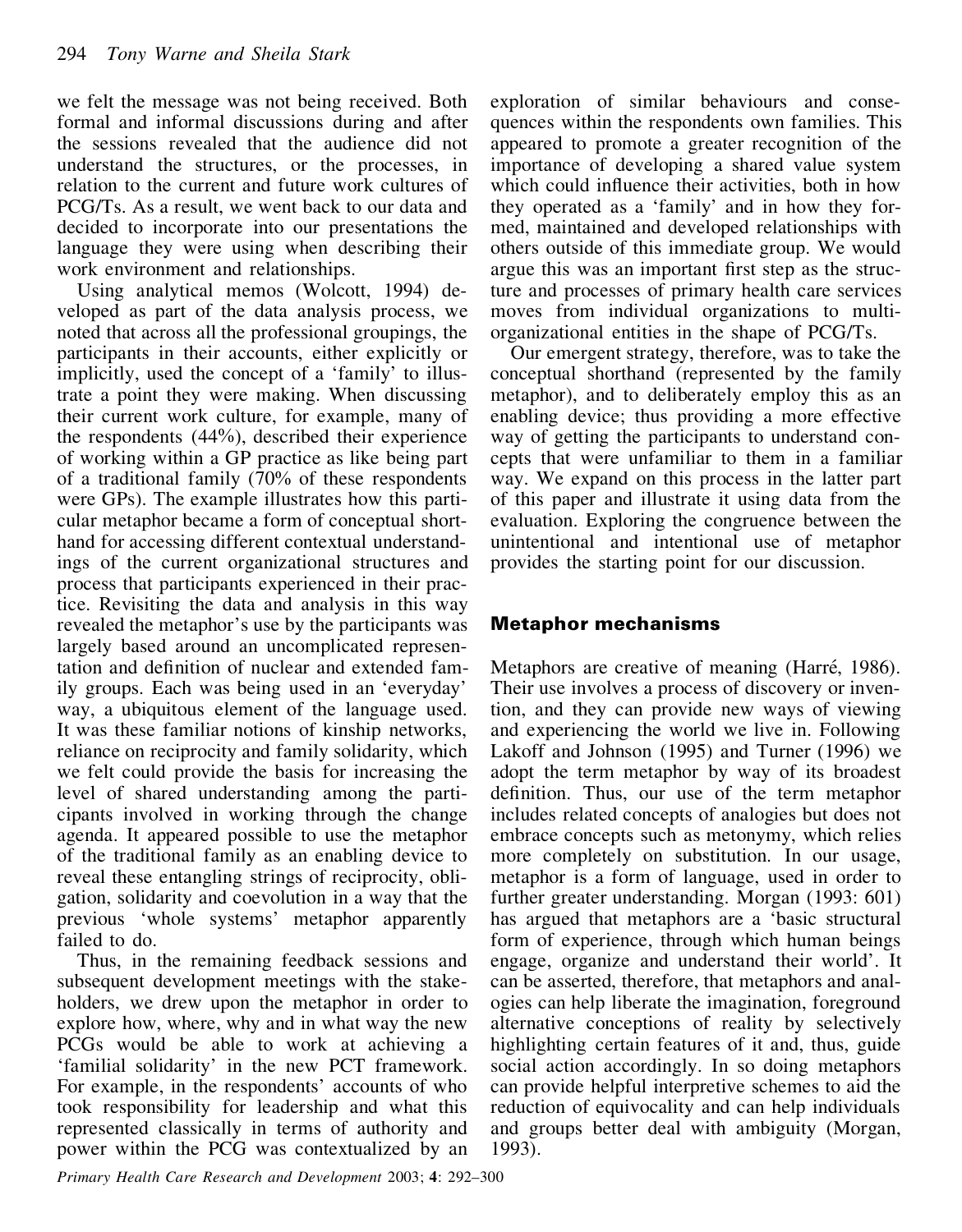The use of metaphor as an effective tool in both research and organizational development has a long history in organizational and sociological studies (Clark, 2000). Many health care practitioners continue to work in organizations typified by explicit boundaries and/or implicit norms that inhibit the understanding of the interrelationships of the different players (Payne, 2001). This is a long-standing problem and there are many texts rich in metaphoric language that describe both organization and the organization in mechanistic, ecological, mythological and economic terms (Burrell, 1997; Clark, 2000; Handy, 1995; Lakoff and Johnson, 1995; Morgan, 1986). The use of metaphors in such examples being justified on the basis of facilitating greater understanding of the complex relationship of a number of different factors that can influence the performance of the individual and/or the organization. However, it could be argued that in doing so, individuals have often relied too heavily on idealized sequences of organizational action without sufficient attention being paid to how such sequences of action are affected by organizations in action. This can be demonstrated by the recent use of the inclusive metaphor used in promoting a more high profile role for nurses in the modernization of the NHS. The *Working Together* (DoH, 1998) guidance, aimed at raising the professional profile of nurses and improving the terms and conditions of employment advocated, among other strategies, 'family friendly policies'. This involved the consideration of developing more flexible methods of employment for those employees who had children – different shift patterns; time off to care for sick children, etc. Implementation of this idea proved to be relatively divisive across the workforce as single workers, or those without children, felt disadvantaged as a group. Thus, the consequence was a rather more 'messy reality' than the idealized sequencing promoted by the metaphors ('working together' and 'family friendly') perhaps suggested. In health care organizations, such 'messiness' and dissonance in the idealized sequencing of action has often attracted metaphoric comment. For example, at the microlevel of direct clinical work, Beattie (1995) used the metaphor of tribes to describe the warring fractions of many multidisciplinary teams and McKee *et al*. (1997) who at the organizational, or mesolevel, employed the metaphors of puppets and puppets masters to describe doctors

(particularly hospital consultants) involvement in management decision making in the post-1990 reforms. Further, at the macrolevel of governmental policy making, Light (1998) uses the metaphor of the Trojan Horse in describing the introduction of the quasi-market to the UK health care system. More recently, the *Shifting the Balance of Power* (DoH, 2001) White Paper provides yet a further example of metaphor usage aimed at making macro-policy objectives accessible to those working at the microlevel who will be responsible for bring about the proposed changes.

At the wider and more generalized level, metaphor has formed the diet of embodiment discourses (Iphofen, 2000), perceptions of illness and health (Sontag, 1989) and in the social policy ideologies of welfare development (Lavette and Pratt, 1997). A shared input–process–outcome approach to the use of metaphors in these examples is achieved through the provision of a form of conceptual shorthand which aids understanding, and which is based upon a wider and inclusive shared language. Thus, in the Trojan Horse example (input) an individual does not need to have a degree in social policy or economics (process) to understand the implied risk of privatization of the NHS being brought about surreptitiously (output). The intentional and unintentional application of metaphors as illustrated by these examples highlight both the challenges and opportunities involved in establishing the metaphor's significance in use. We argue, however, that the use of metaphors is not without risk. Metaphors are in themselves not facts, and they are not the phenomena. Thus, it is vital to remain sensitive to the danger inherent in their use. They are mediators of the world and if extrapolated too far can misrepresent, confuse and mislead instead of fostering the emergence of new understandings (Iphofen, 2000). Care also needs to be exercised in how and where metaphors are intentionally used, a concern foregrounded during the early reporting back meetings in our use of the whole systems metaphor.

#### **Metaphors in use – explicitly and implicitly**

As previously stated, both during the data collection, particularly the interviews and focus groups, and the feedback sessions, the use of 'the family' metaphor, as a conceptual shorthand, enabled many respondents to gain a better understanding of several workforce issues, such as: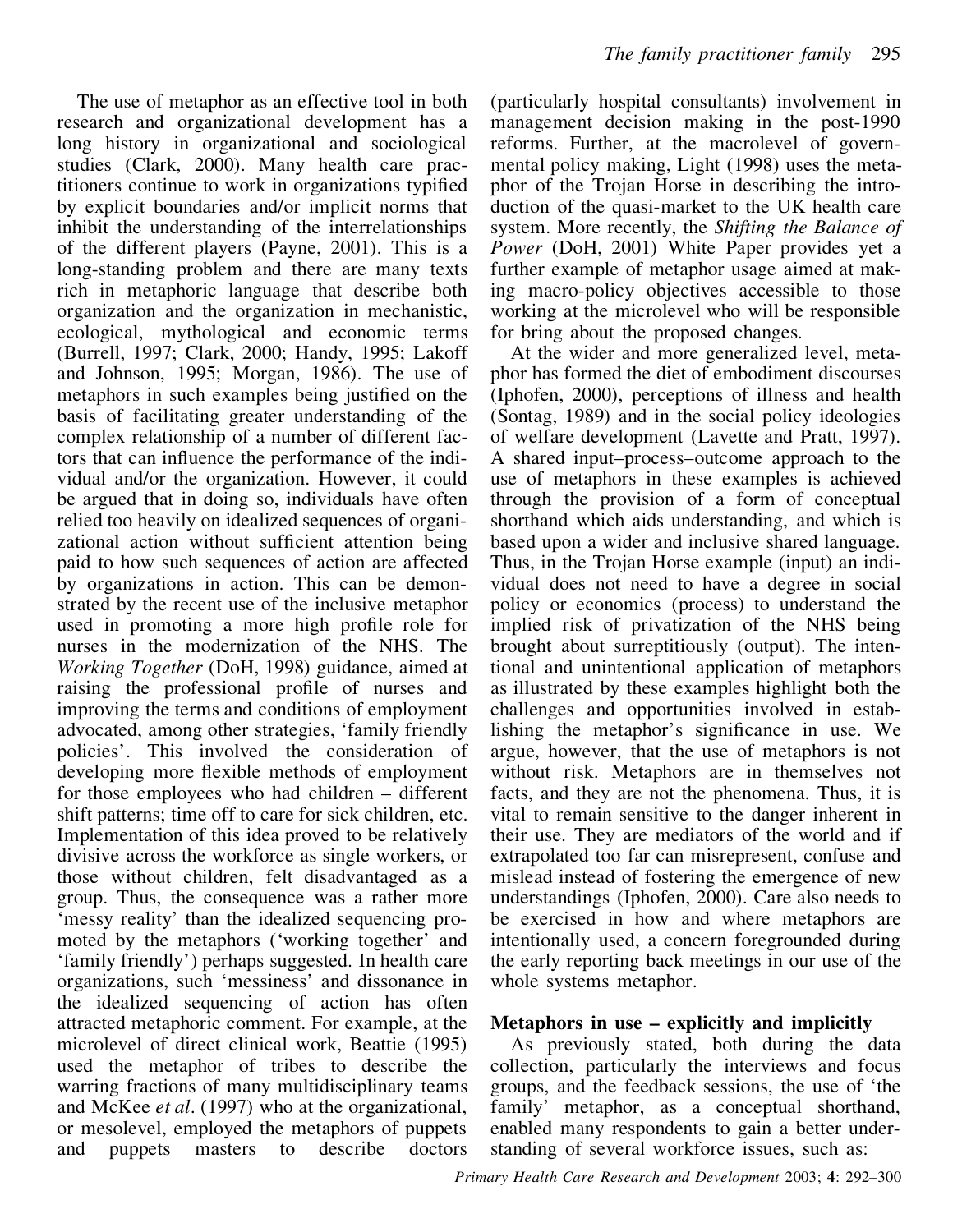- $\bullet$  Effective/ineffective patterns/flows of working;
- Relationship/s with and between colleagues;
- Use of power and influence;
- · Hierarchical structures within their organization and, further, behaviour patterns that reinforce these hierarchies;
- Rituals and stereotypical behaviour;
- · Language and discourses used.

Many of the respondents, for example, explicitly used examples from family life, such as bringing up children, setting up home, developing relationships with others (in-laws and/or grandparents), in making the connections between these issues and similar issues and problems experienced in everyday family life. In some accounts more implicit references were made relating to the family. For example, patriarchal domination was used to describe the male GP's attitude towards others in the practice (whether this was as a benevolent or remote figure) and it was seen to be a barrier to effective primary health care working. In some accounts, both explicit and implicit references to the family or the way in which families changed were made. For example, some participants in the newly formed PCGs expressed their reaction to what they described as, the 'shot-gun marriage' approach of being compelled to join a PCG in ways that appeared reminiscent of a nuclear family reinforcing their solidarity and independence when perceived to be under some kind of threat:

We have learnt to work together, we understand each other, we know whose in charge and where we are going, these new PCGs will destroy all this work, our practice is built upon trust, you can't get the same trust across lots of different practices just because the government says so.

#### (GP)

It was the apparent ease with which these metaphorical connections were being made (the conceptual shorthand) that inspired a different approach in how we started to present the outcomes of our analysis and broad areas for consideration by the various stakeholders. We took the participants metaphors and used these to illustrate what might be involved in managing their change agenda. Our deliberate use of metaphor in this way is not without precedent. Many examples, of the use of the 'family' as a metaphor in examining social action are to be found (Cox and Paley, 1997; Giddens,

*Primary Health Care Research and Development* 2003; **4**: 292–300

1996; Stacey, 1990; Warne, 1999). It is a familiar [sic] concept; people do things, in, for, and because of families. Families have be likened to miniature societies in controlling and distributing resources, particularly those connected with health and caring (Iphofen and Poland, 1998). Such concepts were foregrounded in the way many participants described either their current relationships across the teams and/or those they were developing in the newly formed organizations. We were able to take a number of explicit metaphorical 'family' members that had been identified to illustrate the types of issues they needed to tackle. So grounding both our analysis of the issues and recommendations for future action in the family metaphor that provided the opportunities for greater understanding among the participants. For example:

The senior partner is definitely the father figure, I think our Practice Manager is like our Mother, you know if you really want to get something done, go and see her not Dr J, most of the time we get treated like kids, you know, be seen not heard, no only joking, its alright here.

#### (Practice Nurse)

Within the individual GP 'family' the senior partner was almost exclusively identified as a father figure (paradoxically, even where the senior partner was a female GP). This was a common perception, and clearly could have positive as well as negative interpretations. What was important at the feedback meetings was to 'reveal' these perceptions and to ask the participants to consider what the implications might be in a way that reduced the potential for offence being taken. Likewise, practice nurses were predominately seen as mother figures, and they appeared to do a lot of 'backroom' work, over and above what their role entailed; their wishes and needs were often seen to be subordinated to the GPs views. Again, using the metaphor we were able to start to get individuals to reflect on what they knew about different professionals roles in the team and what they needed to find out and why this knowledge might be important in developing the effective team. Interestingly, where there was an implicit metaphorical reference made to these parental roles, the role of the general practice nurse was strongly identified and linked to the individual GP practice in which they worked.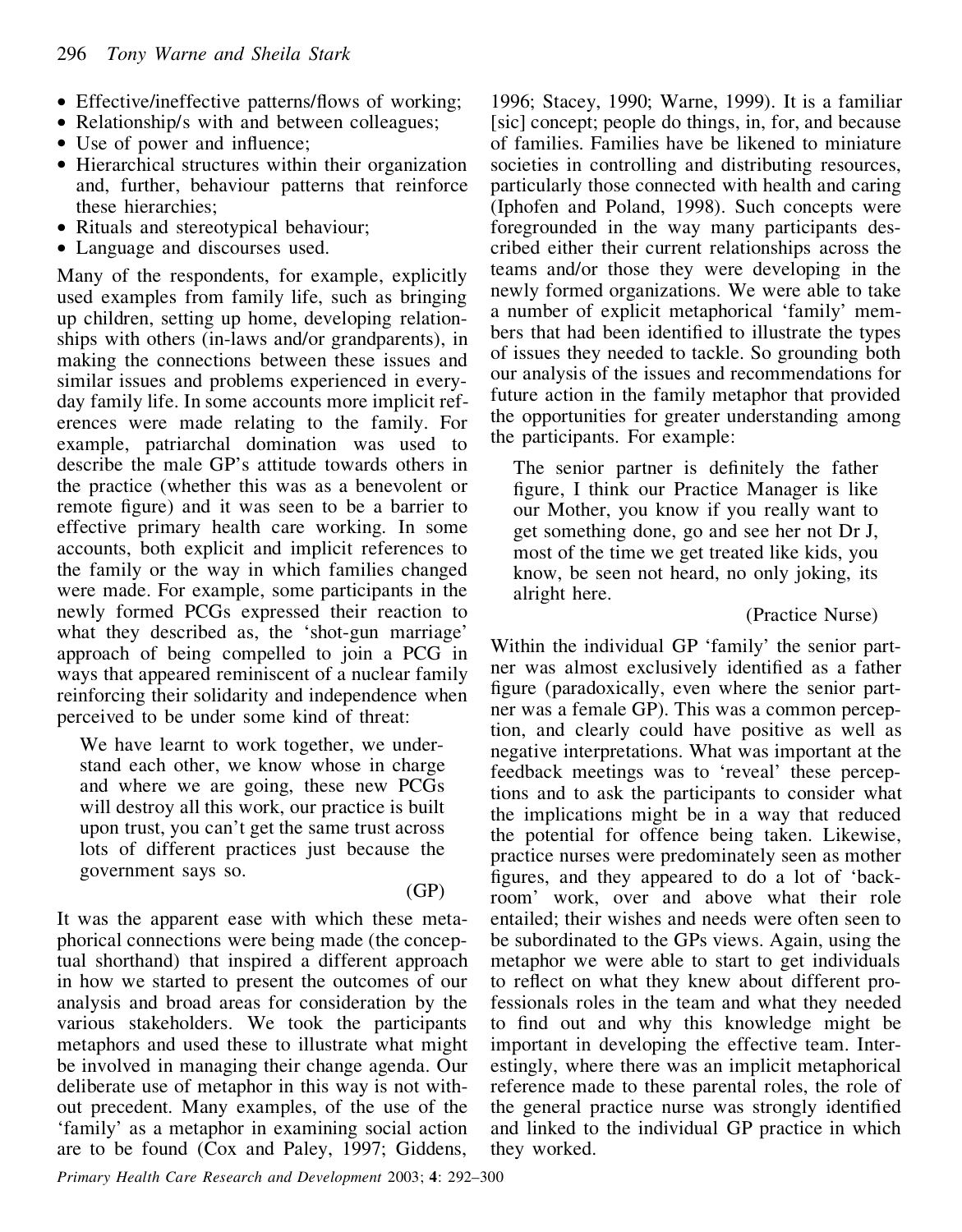We are like one big happy family here, we have grown up together, we trust each other, and even if we don't always get on with each other all of the time, it always easy to resolve things.

(Specialist Practitioner)

I think the better Practice Nurses have done well because there is a lot of confusion in the community nursing teams about what they can and can't do… we work things like that out with our GPs.

#### (Practice Nurse)

Our survey data (Warne *et al*., 1999) revealed only 19% of the GPs felt their practice nurse was an 'independent' practitioner, with only 31% of the nurses also agreeing to this. The 'closeness' of such relationships, again where both positive and negative interpretations could be made, provided the opportunity to raise the issues involved in becoming a PCG. For example, managers (including the few surviving practice and fund managers) were often viewed as 'Aunts and Uncles' – with important decisions about the life of the practice being taken by the senior partner with the other GPs. Given the potential of PCG/T future budgets, this was a perception that perhaps could be challenged. So we asked respondents to explore the lessons that could be learnt from thinking about how within families the decision-making dynamic can be shifted by children striving for independence or changes in family membership resulting from marriage, divorce or death, etc. Thus what possibilities might there be to both protect the positive 'experiences' of working at an individual GP practice whilst recognizing that new and more inclusive decision-making processes would have to be developed. This was not always easy, however, with some respondents working within PCGs adopting defensive positions, for example:

Integrated team working is desirable, but not at the expense of knowledge or expertise within existing roles.

#### (Practice Nurse)

Additionally, many staff working in the secondary care and community trusts were often given 'inlaw' status by PCG staff, with inferences made that they were not part of the insider family group. However effective such community and secondary

staff were as practitioners they were not part of the nuclear family by right.

Practice Nurses work inside the practice and us District Nurses work out in the community, we both have to much work to think about doing anybody's else's.

(District Nurse)

We can challenge the GPs more than the Practice Nurses as we are protected by the [*Community*] Trust, even though I would still see myself as being part of the practice team. (Health Visitor)

There were some exceptions to this perception. Participants working in the HAs adopted a more inclusive view of what the emerging PCG family should look like, albeit this was somewhat proprietarily flavoured:

Now we have PCGs its going to be important that all of our nurses out there have to come together as one nursing family to a practice population.

This use of the family metaphor was particularly useful as collectively, HAs were seen as being like grandparents, with obligations and responsibilities being given and afforded accordingly.

The Health Authority are like your grandparents, they interfere in things they don't know about, make demands upon your time when you could be doing other thing. But we love them and when everything looks bad we can always go and talk to them.

(Practice Nurse)

In a family you are quite protected really, you can fall out with others, we can agree to disagree and that's fine... families can handle conflict well... we are stronger if we stick together and present a united front to say them from Primrose Hill [*The Health Authority HQ*].

#### (Practice Nurse)

In capturing and using these metaphorically based perceptions we were able to get the respondents to consider what was likely to be involved in managing the changing HAs and PCG/PCTs relationships. Being able to get both organizations to

<sup>(</sup>Nurse Advisor)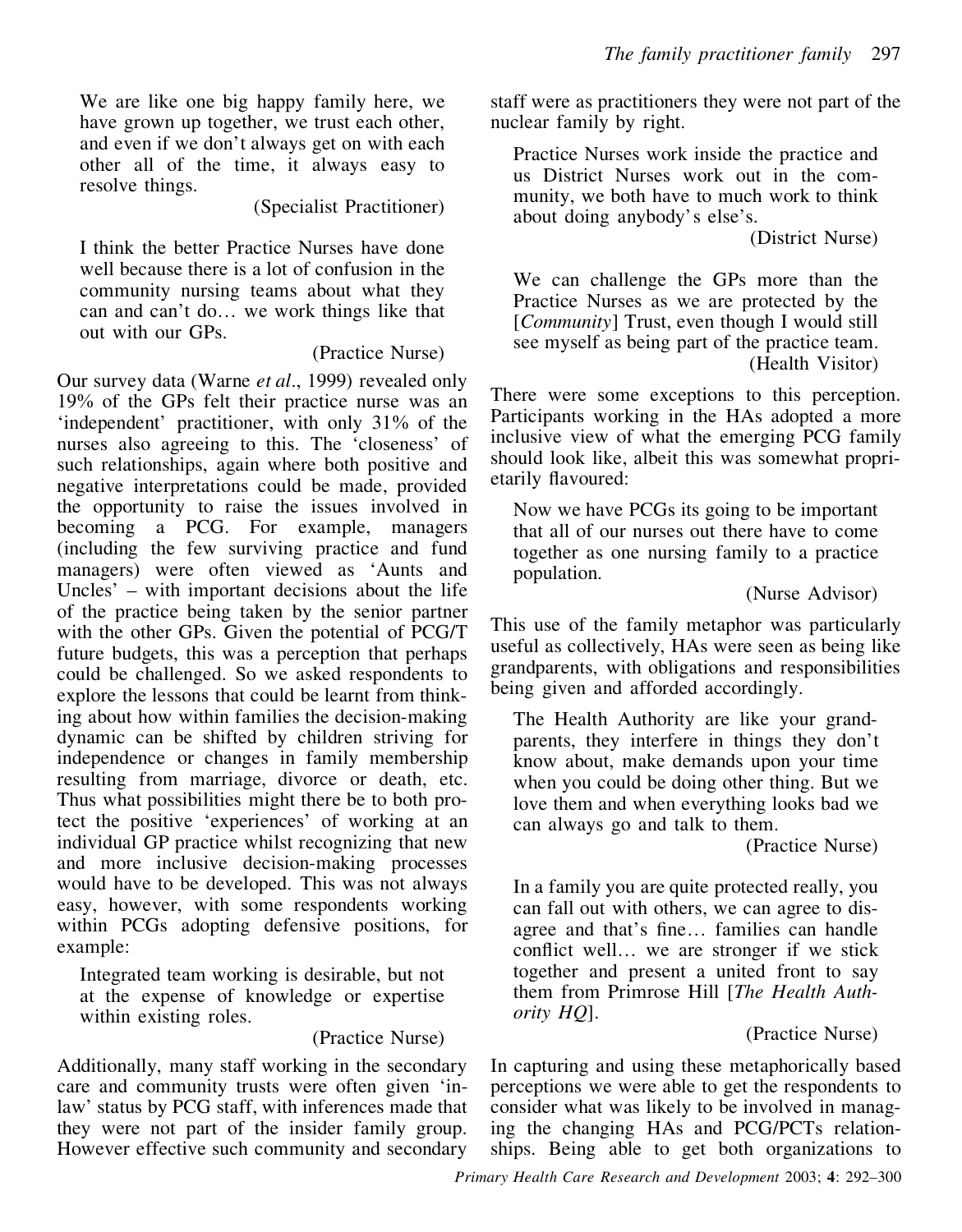consider these changing relationships also helped keep discussions focused on the patient. In all the discussion about changing structures and roles, sometimes the patient was lost to sight. Indeed, patients appeared to be given the role of children (seldom seen or heard in the practitioners' conversations as explicit members of the GP family) although as within many families, they were at least, rhetorically, given a much higher and important status.

Within the focus groups and interviews some of these metaphorical accounts also implicitly touched upon the extended nature of relationships with those outside of the family or where 'blood' appeared to be 'thicker than water'. Thus there was an implied system of relationships that reflected wider kinship contexts:

There still exists, almost, a culture of who you socialize with is who you refer to … We have a consultant with serious attitude problem, everyone is aware of it, he's rude to patients and we got a number of complaints. ENT [Ear, Nose and Throat] services is available elsewhere and its cheaper, but he's very well established and coming up to retirement so our doctors keep referring to him.

(Practice Manager 2)

Dermatology is a hard one to change, anyway its been hopeless for years, it been appalling and you get all the jokes about the medical Mafia not wanting to change that much even if we wanted to try!

(Practice Manager 4)

Conceptualizing such relationships in this wider context also has a salience for the wider NHS modernization programme. It has been argued, that the GP practice has long been established as the 'centre' or 'gatekeeper' of the provision of health care (Gouldner, 1954), a position reinforced in current governmental modernization policies (DoH, 1997; 2001). In this context, we argue that individually and collectively, GP practices are 'significant' social organizations in their own right. As these organizations merged together into multipractice PCGs and more recently towards the autonomous PCT status, a new identity is encouraged, based upon reciprocal and collaborative networks of multiprofessional, multiagency teams (Light, 1998; Payne, 2001; Warne, 1999). Thus,

*Primary Health Care Research and Development* 2003; **4**: 292–300

structurally and functionally PCG/Ts can be described as self-contained social organizations, metaphorically a family but who also form part of a wider community of practitioners (an extended family). These new 'families' are located functionally within the wider social systems of society. However, such systems are increasingly becoming more complex, demanding different forms of relationships between and across these systems.

#### Metaphors matter

In the context of health care, the changing emphasis in the relationships of those involved in these new approaches demands even greater effort and understanding from all those involved if some form of health gain is to be achieved. Realizing this objective is likely to be inhibited by a range of different world views, value systems, leadership prescriptions and unhelpful but powerful tribal boundaries (Stark *et al*., 2000). In such a turbulent environment, the use of metaphor has many attractions as an enabling device. As in the experience of our participants, for example, it helped them to begin to develop a 'map' upon which individuals and groups can locate the effects of previous, current and future actions. It is in this process of transition, where metaphor is used unintentionally as a form of shorthand to where the metaphor is intentionally used as an enabling device, that we argue metaphor has a great deal to offer.

In this paper we have argued that it was the family metaphor, used as a form of conceptual shorthand, that better enabled individuals to make sense of their experiences. However, in order to become an enabling device the family metaphor needed to be grounded in notions of the family ideal, that is the way in which individuals recognize family membership facilitates the individual construction of a reality which may yet to be realized. In a psychological and sociological context, these processes are the 'everyday' processes of socialization. Individuals interpret and order their experiences through various socialization and countervailing processes (Warne, 1999). It is often only within the boundaries of the intimate family relationships that these perceptions are given some validation. Caution, however, needs to be exercised here in extrapolating the family metaphor in this way. Laing (1966), whose work explored the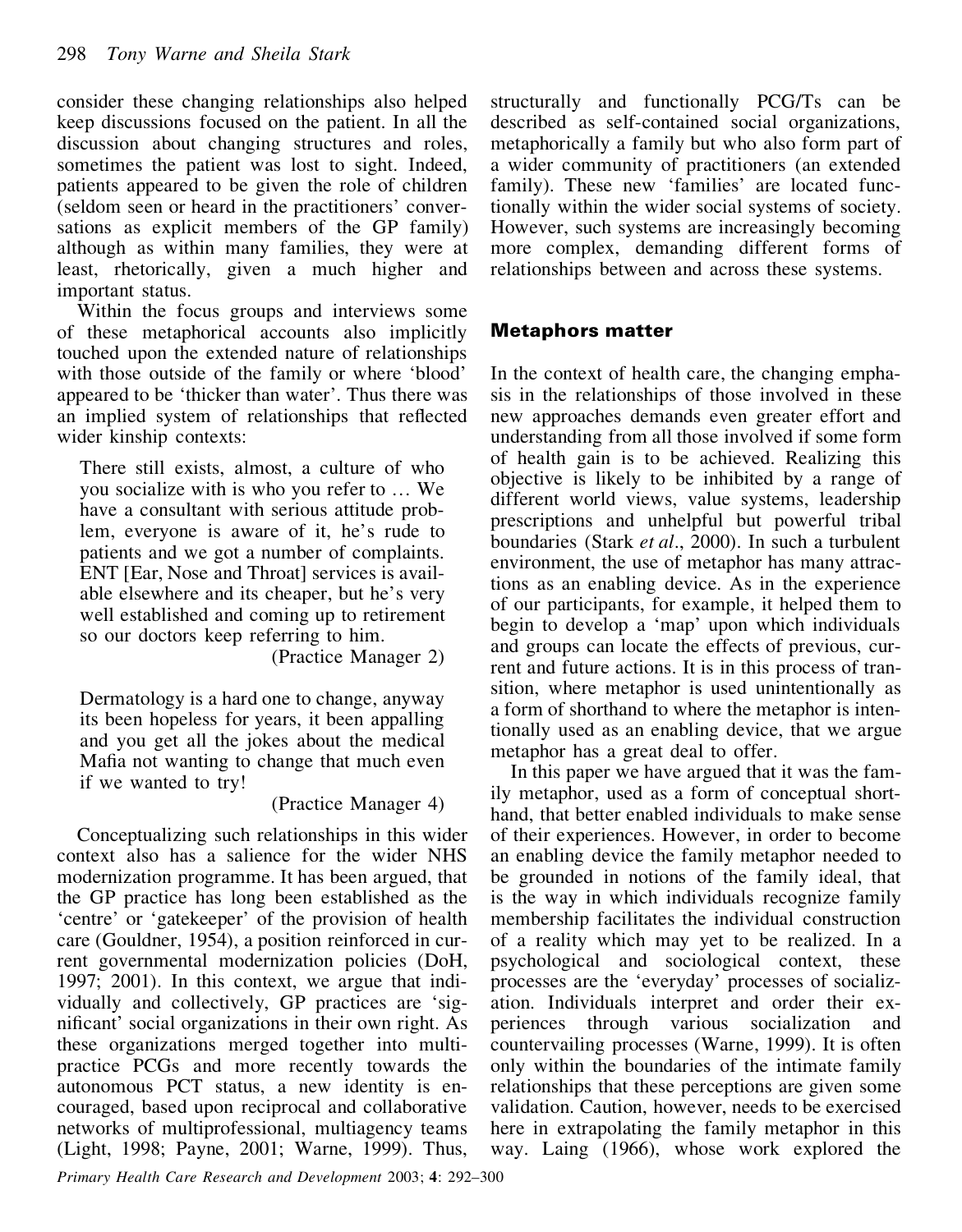relationships between family members and not those between the family and other social institutions, provides a useful check to the use of the family metaphor in the context of organizational dynamics. Laing saw alliances being formed and re-formed within individual families; family members playing each other off against others in achieving their own ends, and the opportunities for confusion, misunderstanding, deception, manipulation and attempted manipulation being manifold. There was some evidence of this occurring with our participants, particularly between the various nursing groups. Community nurses, for example, were viewed as being 'outsiders' by the practice nurses, with the practice nurses using this as a way of maintaining their relationship with the GPs. In contrast to Parsons (1951), who highlighted the needs of the social system, Laing emphasized the importance of autonomy, freedom and selfawareness, but also saw the family as being possibly suffocating and through the imposition of unremitting reciprocal obligations, ultimately restricting in the development of individuality. As individuals working in GP practices start to work at the changes resulting from the development of PCG/PCTs such tensions will need to be addressed. For example, how will the different practitioners both promote practice diversity whilst achieving the implementation of policy homogeneity?

These cautionary notes not withstanding, in the example used in this paper, the metaphoric use of the family was found to be useful for the stakeholders involved. Just as this metaphor was used to illustrate and enable understanding, its ephemeral nature implies that in other situations the use of metaphors might be as useful. For example:

- policy makers in getting the new message across
- practitioners in making sense of the new agendas for practice
- · managers in facilitating the change process
- for researchers interested in understanding the basis of these various social actions.

Both as forms of conceptual shorthand and as enabling devices, metaphors offer one more way for individuals to gain a better understanding of their role, its relationship to others, the change agenda and the action needed to achieve such changes.

#### Summary

The NHS modernization agenda sets out an ambitious range of changes to the structure and functioning of the health care in the UK. Primary health care services are seen as the vanguard in leading many of these changes. Individuals working in primary care organizations have had to both develop an understanding of what is involved and work through an incremental process aimed at implementing these changes. This paper has explored how the use of metaphors can be used as enabling devices in these development processes. The use of a metaphor (the family) which was originally used as a form of conceptual shorthand by participants involved in working through these changes was explored. Although it was recognized that a definition of 'the family' remained illusive, it was argued that elements of the 'traditional' family were, metaphorically, useful on at least two levels: i) a conceptual level (as a form of shorthand). Allowing for a greater understanding of the various relationship transformations that are required as new organizational and professional structures are created and recreated. And ii) at a process level, as an enabling device for individuals and groups to start to explore new directions that both allow for solidarity and equality in recognizing diversity. Whilst this individual case study can only serve as an illustration of the potential of using metaphor in this way, given the enormous scale of changes facing health care practitioners, it maybe one more useful 'tool' in understanding and achieving the change agenda.

#### Acknowledgements

The authors thank the Merseyside Education and Training Consortium and participants from St Helens and Knowsley, Sefton and Liverpool Health Authorities for their contribution to this paper.

#### **References**

**Beattie, A.** 1995: War and peace among the health tribes. In Soothill, K., Mackay, L. and Webb, C., editors, *Interprofessional relations in health care.* London: Edward Arnold, 11–26.